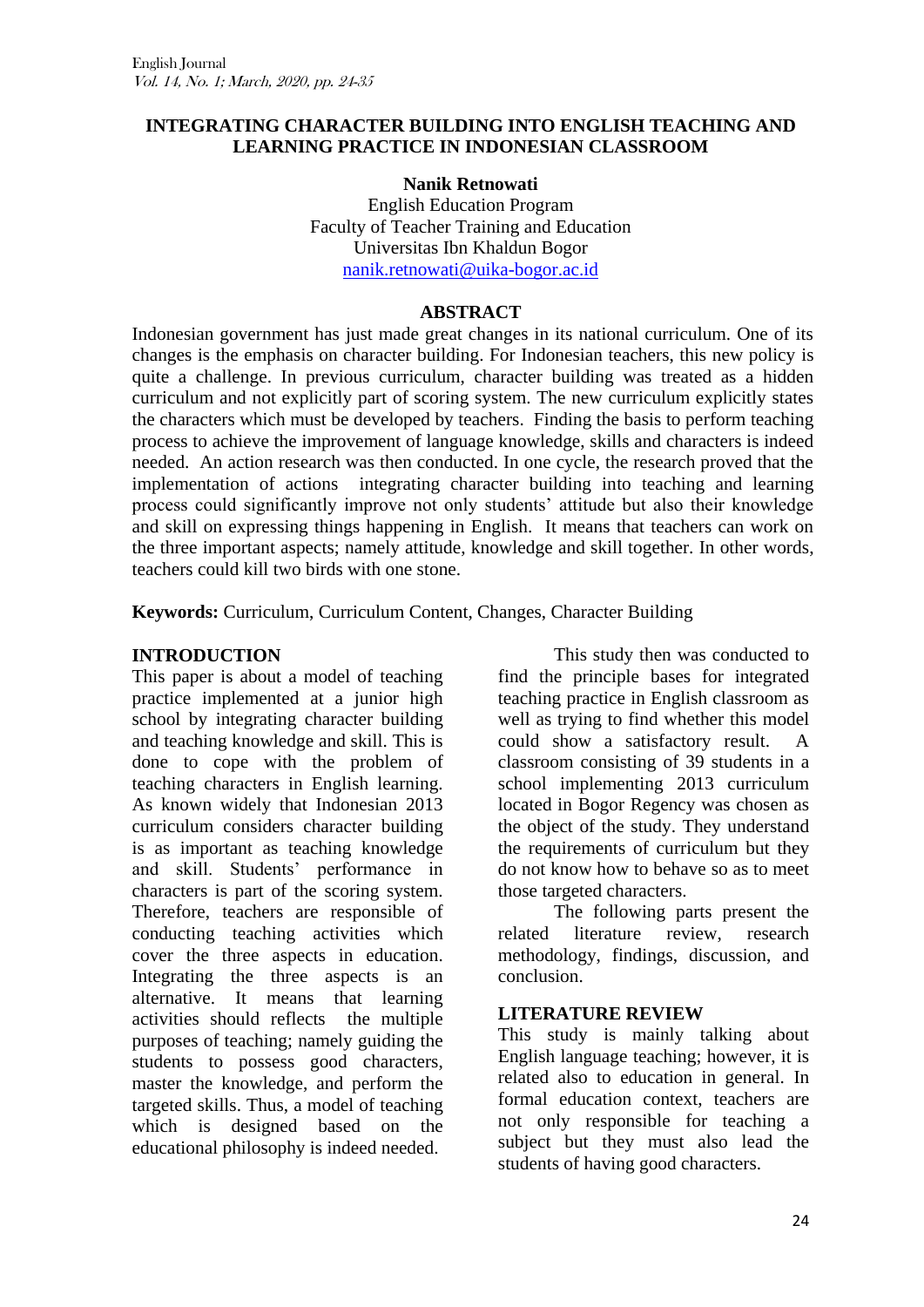In Indonesian context, there are eight characters that should be possessed by junior high school students; they are discipline, honest, care, responsible, respect others, self confident, team work, and love peace. Therefore, this part discusses some theories related to the issues of the study; they are theory of learning, language learning theory, character education, and integrating character building in English teaching and learning.

### **Theory of Learning**

The theory of learning adopted in the curriculum is derived from the concept of learning proposed by Bruner, Piaget, dan Vygotsky. Bruner"s theory is also called discovery learning (Legge, 2000, p.31) which proposed four primary concepts for learning. It is said that an individual could learn and develop their thought using their mind. By developing his mind he will get an intelectual satisfaction which then becomes an intrinsic motivation. Therefore, an opportunity to learn is very important. In this way his memory retention is reinforced.

Based on Piaget in Legge (2000, p. 11), learning is related to the formation and development of schemata. Using schema, an individual adapt himself intelectually to his surroundings. Schema are developing using process called assimilation and accomodation.

Vygotsky ( Legge, 2000, p. 15) proposed that learning takes place when an individual is trying to accomplish learning tasks which are still in his capacity area which is called *zone of proximal development.* People around who have greater competences would help the learners reach the higher rank of his capability.

Based on the three concepts, it can be stated that learning situation is very important. It really affects the learning achievement. The situation of learning should provide learners with all necessary conditions that the process in

mind is operating. In other words it should be challenging, dynamic, but still in the grasp of learners' capability.

## **Language Learning Theory**

There have been many theories proposed dealing with how language is learnt. One of the important theories is communicative approach. Littlewood (1981, p. x) emphasizes what characterizes this approach is considering language not only in term of structure but also communicative function that it performs. Thus learners should be given a lot of opportunity to use the language for communicative purposes. It should be task based activities, the real life communication, and oriented on the meaningful purposes of communication.

This approach is usually related to communicative competence. The practice of teaching and learning is meant to develop learners' communicative competence. Based on Celce-Murcia"s model on communicative competence ( 1995, p.10 ), it is called discourse competence which comprises of four supporting components; namely linguistic , social cultural, actional, and strategic competences. Based on the concept, language teaching practice should be designed as to invite students to use pragmatic, authentic, functional, and meaningful language. The accuracy on grammar and pronunciation is seen as the completion of the technique of communication. Learners are reinforced to use productive and acceptable language in spontaneous and natural context.

Meanwhile, based on Larsen-Freeman (1986), the goal of language learning using communicative approach is developing the oral and written communicative competences. Based on the theories, language learning should reinforce interaction. Classroom activities should be based on students" real life experiences so that they can talk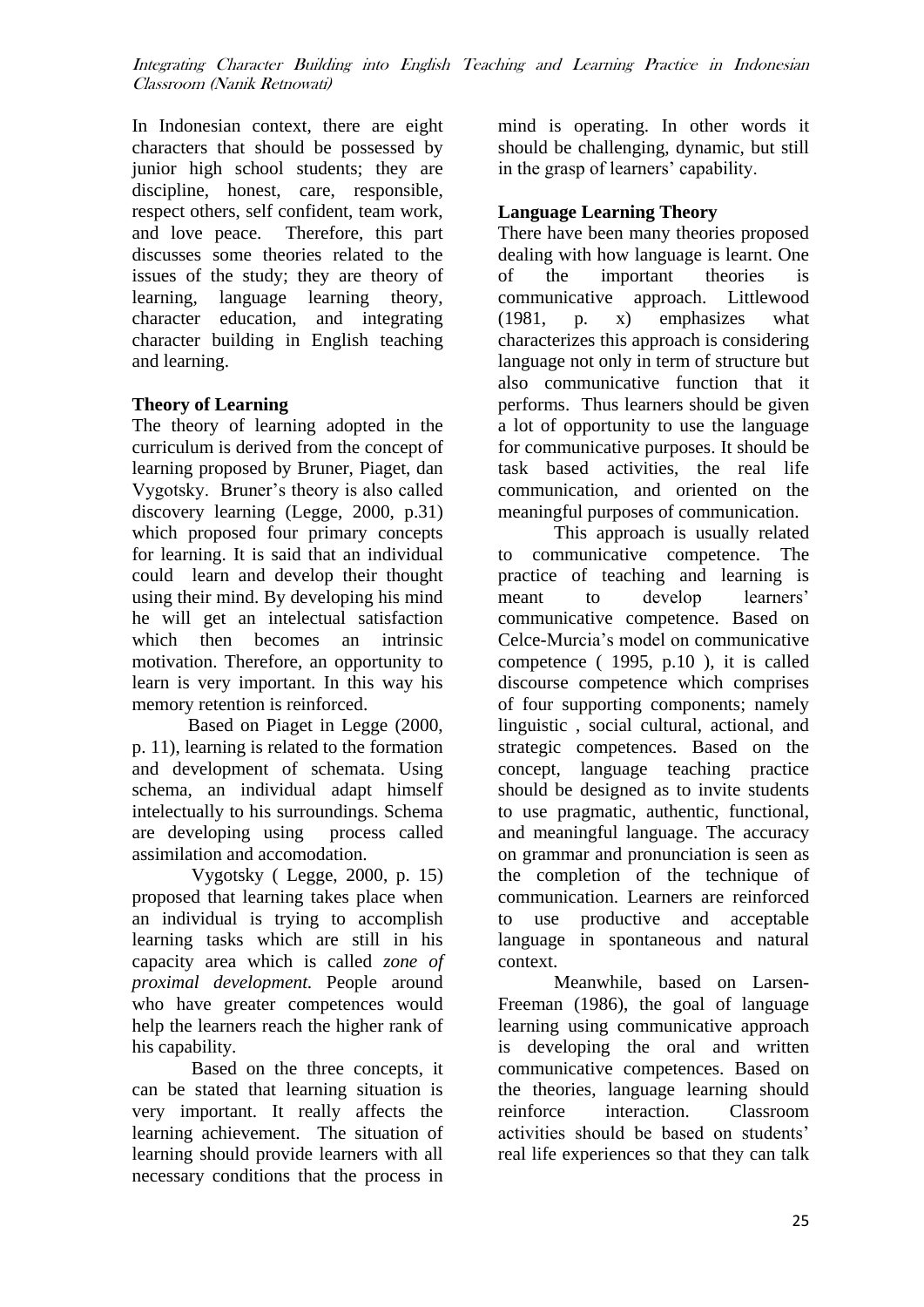about themselves using the acceptable forms of language.

## **Character Education**

Character is very important in education. The Indonesian Education Laws no 20 year 2003 states explicitly that education should make learners have good characters. It should pursue individuals to believe in God, have good characters, be creative and autonomous. Not only that, the importance of character is also stated explicitly in four pillars of education based on UNESCO. The four pillars are *Learning to know, learning to do, learning to be ,* and *learning to live together.* It means that human beings are educated to be able to master not only knowledge - *Learning to know* and skills - *learning to do* but also characters *learning to be ,* and *learning to live together.*

Thus character education should be the main issue in learning, especially in formal education. The main education activity in schools takes place in the classrooms. Teachers must pay a very important role. Classroom activities then should reflect teachers' effort to stimulate students" development in knowledge, skill, and characters.

However, among the three aspects of learning, character should be the priority. As mentioned by Gregoire (2015) that Dr. Arthur Poropat (1991) from Griffith University's School of Applied Psychology stated, "And a student with the most helpful personality will score a full grade higher than an average student in this regard." It means that good character would trigger off students" learning mastery. Poropat also said, " And since personality may be more malleable than intellectual capability, helping struggling students to cultivate beneficial personality traits - particularly intellectual curiosity and a strong work ethic -- may be a powerful means of improving academic performance."

Based on that, the learning activities should be oriented on the improvement of personality traits. Having good characters would make the learners learn better. Based on Simonson & Maushak (2001, p. 10), in Miller *"*mediated instruction does contribute to desired attitudinal outcomes in learners, especially when the instruction is designed specifically to produce certain attitudes or attitude changes*"*. It means that teachers could create an instructional design to cultivate certain personality traits.

Further, Simonson & Maushak as stated by Miller also suggested that the instruction should be realistic, relevant, stimulizing, presenting new information, inviting students" emotion in a planned ways, and giving students' chances to participate through discussion and critics. Still in Miller, Smith and Ragan (1999) emphasizes the character teaching on three approaches; namely demonstrating, practicing, and reinforcement; while Zimbardo & Leippe ( 1991 ) also admit that positive attitude should be reinforced unless the learners would not make any changes.

Benjamin Bloom and his colleagues (Brown: 143), stated that there are five processes needed to cultivate the personality traits. They are *receiving, responding*, *valuing*, *organization of values into a system of belief*, *characterizing by value.* It means that teaching characters should be performed continuously and it needs long process. It progresses through stages. Teachers may refer to some theoretical bases in their teaching practice dealing with personality traits. Some theoretical bases were resumed by Miller as follows.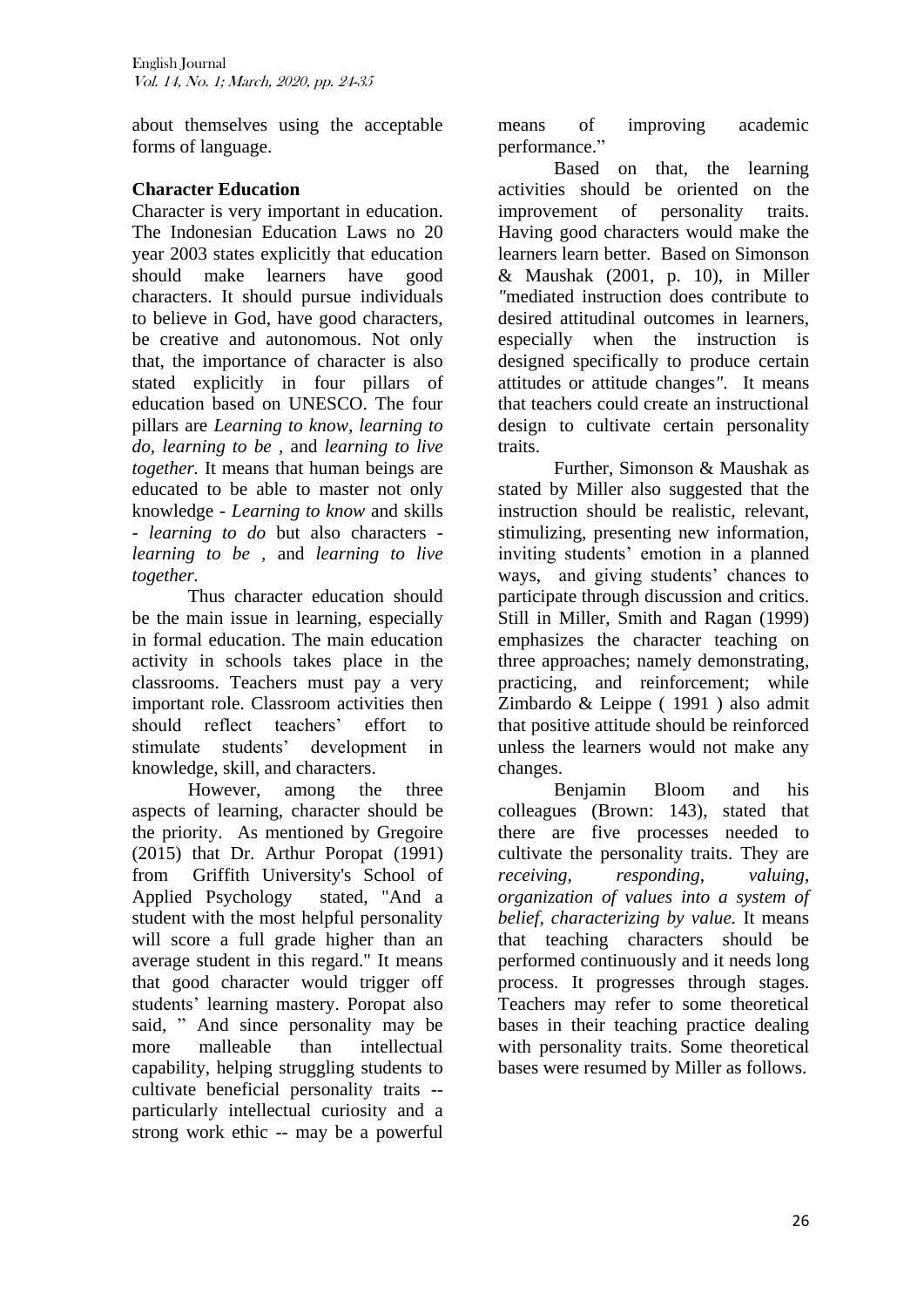| <b>Theory</b>                          | <b>Basic Premise(s)</b>                                                                               | <b>Suggested Intervention(s)</b>                                                                                          |  |  |
|----------------------------------------|-------------------------------------------------------------------------------------------------------|---------------------------------------------------------------------------------------------------------------------------|--|--|
| Behavioral                             | Learning occurs when behavior<br>is positively reinforced                                             | Have<br>learner<br>act<br>out<br>behaviors consistent<br>with<br>desired attitude<br>Provide<br>positive<br>reinforcement |  |  |
| Cognitive<br>dissonance                | Unstable<br>when<br>state created<br>attitudes<br>inconsistent<br>with<br>behavior                    | Create dissonance<br>Provide means to reduce<br>dissonance - free to make<br>attractive choice                            |  |  |
| Affective-<br>cognitive<br>consistency | Unstable<br>when<br>state created<br>attitudes<br>inconsistent<br>with<br>knowledge                   | Change cognitive component first<br>by providing new information                                                          |  |  |
| Social judgment                        | Existing attitudes surrounded by<br>latitude of acceptance                                            | Incremental provision of messages<br>within (ever-shifting) latitude of<br>acceptance                                     |  |  |
| Social learning                        | Individual learns attitudes<br>by<br>observing and imitating<br>the<br>behavior of others             | Provide powerful model<br>$\bullet$<br>Multiple models doing same<br>thing                                                |  |  |
| Functional                             | attitude<br>for<br>Purpose<br>serves<br>person who holds it determines<br>best method for changing it | Acknowledge ego-defensive role of<br>attitudes related to self-concept                                                    |  |  |
| Krathwohl's<br>taxonomy                | Intensity of given attitude built<br>through successive stages                                        | Learning at a given level depends<br>on prior learning at lower levels                                                    |  |  |

**Table 1.** Overview of the Theories of Attitude Formation and Change

In this study, the writer takes those theories in practice. There are three important actions implemented in this study; they are habit formation, relating lesson materials and living values, and reflecting on learners' own character. The implementation of habit formation is based on behavioral theory which suggests the intervention could be in the form of having learners act out behaviors consistent with desired attitude and provide positive reinforcement. Relating lesson material to living values gives learners opportunity to give judgment, acceptance or rejection, and selection of choices. Since it is done in a discussion, it gives learners" understanding that certain values are accepted within a community. This is in line with the cognitive and social based theory of

learning. The third implementation is reflecting. This is in line with the functional base theory of learning.

### **Relevant Studies**

Simonson and Maushak (2001, p.996), as stated by Miller, mentioned that there are not many researches on characters. "It is obvious that attitude study is not an area of interest or importance in mainstream instructional technology research. Of the hundreds of studies published in the literature of educational communications since [1979] less than 5% examined attitude variables as a major area of interest".

It also happens in Indonesian context. This study reviewed two related previous studies. First is conducted by Rusmulyadi and his collages (2010). He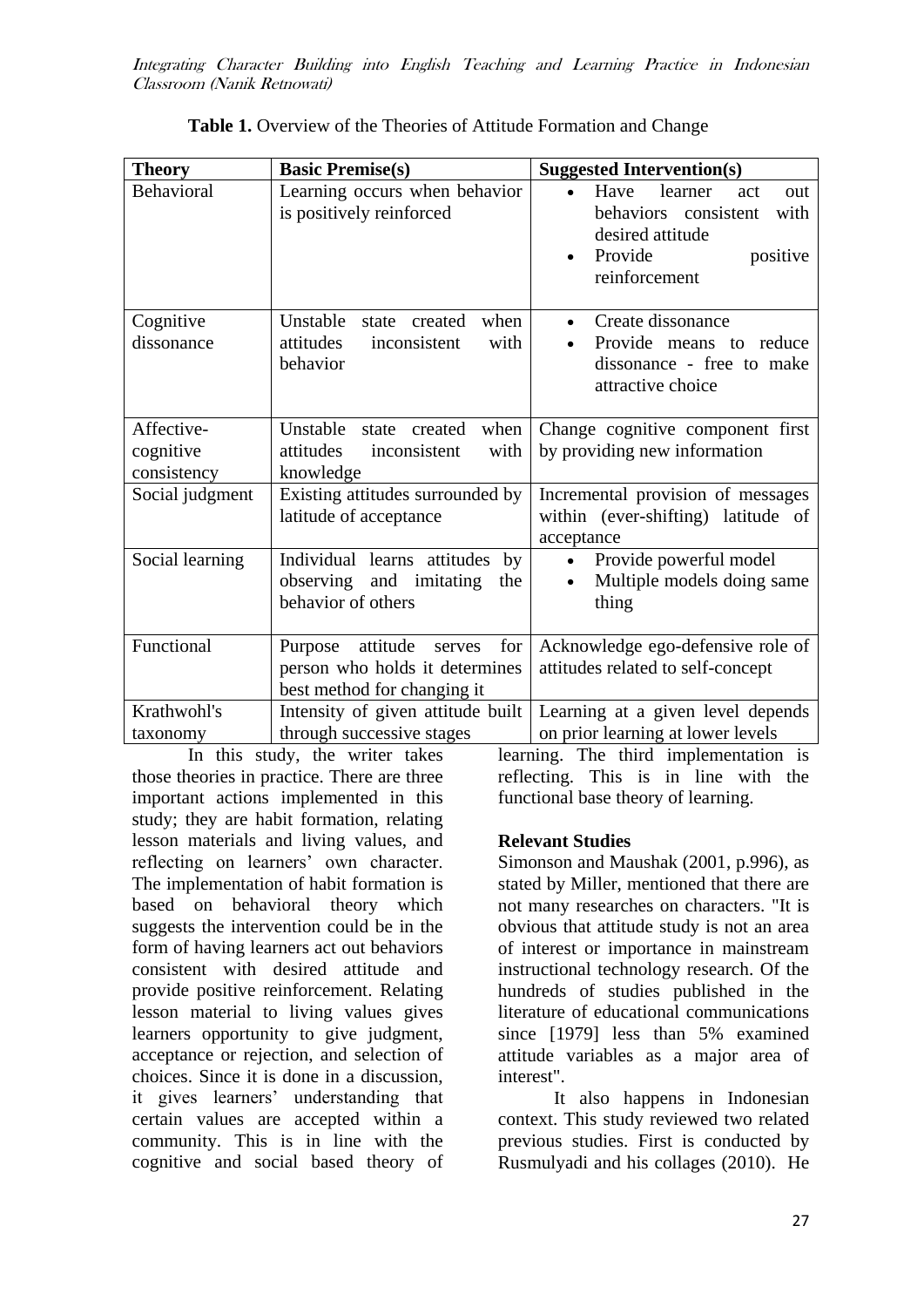wanted to explain how the educational and communicative system could affect the learners" characters in a female boarding school. The study was conducted at an Islamic boarding school using qualitative descriptive method. The study found that communication system is very important in an institution to make its members have certain characters. The study emphasized that the learners" good deeds is not by chance but it is built through any systematic activities pursued in the institution. Islamic boarding school had some models. Those models had proved to succeed the character building.

Other study was conducted by Eny Purwandari and Purwati. They investigated how the impact of character building to learners' emotional quotient.They took ten to twelve year respondents. The data was picturing how the children in controlled and experimental class got different treatment on the values education in the program. Analyzed using 'signal test' proposed by Wilcoxon and test 'u' proposed by Mann Whiney, the study found out that education values proved to improve learners' intelligent quotient.

This study is different from the previous studies reviewed above. As a teacher, the writer is concerned on finding the ways to achieve the three aspects of teaching at once. Those aspects are how to improve students' personality traits, language knowledge and skill. Thus this study is trying to try a teaching design which integrate the three aspects . Not only that, this study also tries to find out whether integrating character building into English teaching would not only improve students' character but also their knowledge and skill in English.

# **METHOD**

This action research is qualitative descriptive research. Based on Cohen and Manion (1985), action research is characterized as situational, collaborative, participatory, and evaluative. It is conducted to add "the practitioner"s functional knowledge of the phenomena he deals with' (Cohen and Manion, 1985 p. 208-9). The data could be in the forms of observational and behavioral data ( ibid, p. 215).

The study was conducted at a classroom of a junior high school in Bogor Regency in which the teaching of character was emphasized. There are 39 students in the class. Based on the pre observation, the students understand the requirements of the curriculum which demand them to perform the targeted characters however they did not show the intended characters yet, for example, there are still many students forget to bring their text books, and other learning instrument, greet each other, finish the task on time, and many others.

The procedures of the research were first, giving learners pre test on the material both for language knowledge and skill and questionnaires on reflecting their values understanding and practice. Then, some actions were implemented based on the theoretical review. There were three meetings not including the pre test and post test. In every meeting, the class was given certain treatments as designed in the lesson plan and was observed. Post test was administered after the third meeting. All of the information were used as the data to explain how to integrate character building in English learning and how effective it is to succeed the achievement of the three aspects of teaching; namely personality trait, knowledge and skill.

## **FINDINGS AND DISCUSSION**

There are two kinds of data in this study. First data is the qualitative data taken from observation on the classroom process. Second data is the quantitative data on students' character improvement, language knowledge and language skill.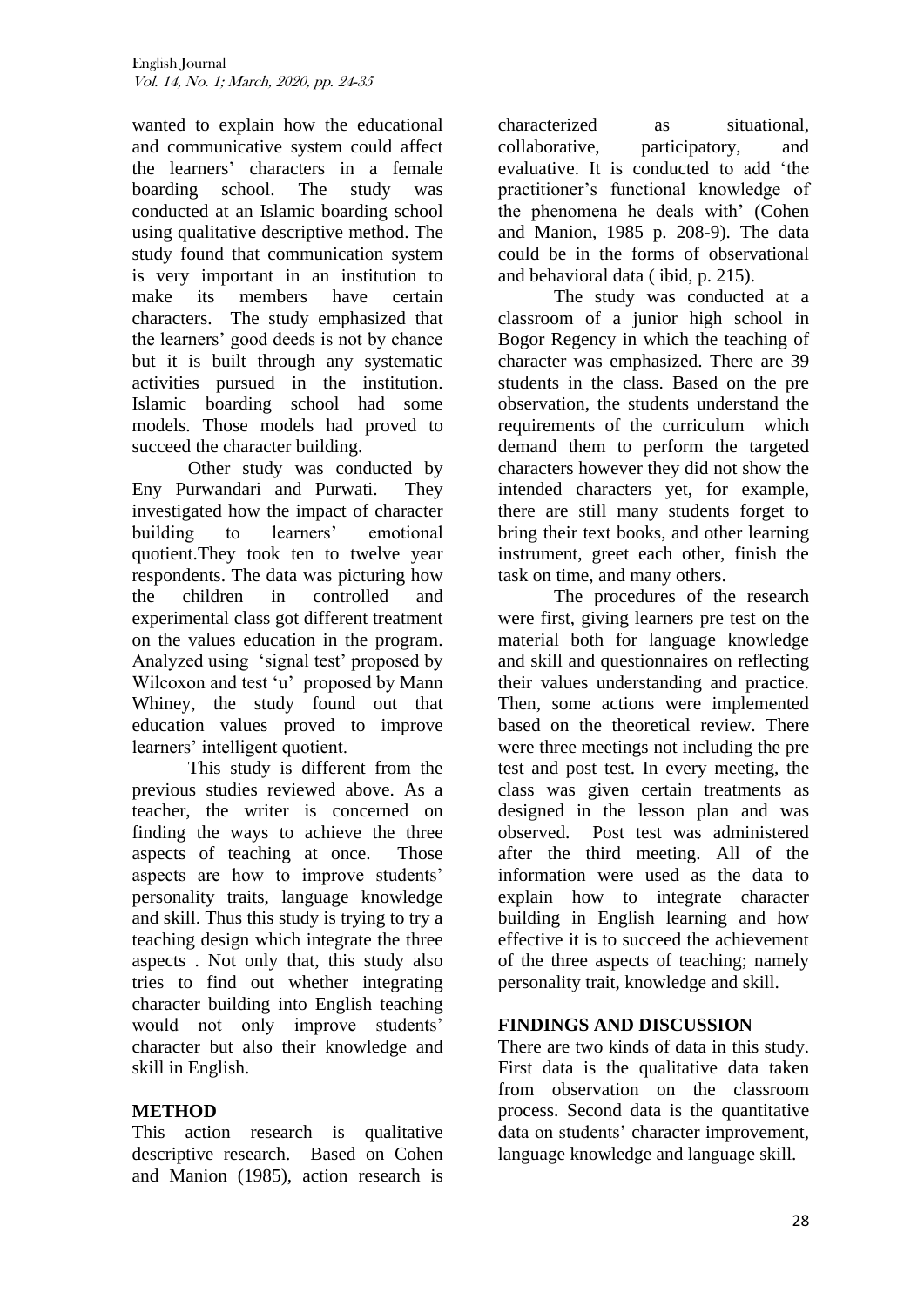There are three important principles applied in integrating character building and teaching and learning English. First is habit formation. Second is relating material to values. Third is reflection. There are some activities that the learners do for habit formation, namely saying prayer, showing care, greeting each other, asking permission, and actively participating in the classroom activities. When discussing the material, the students were invited to always relate the material to some aspects of personality. For reflection, students were asked to remark on their own attitude and their friends'. Each student was asked to notice the attitude's performance of three students in the classroom. This was done by putting score rated 1-5 in column informing certain personality traits.

The classroom activities in each meeting were conducted based on the following procedures: teacher entered the classroom, students greeted, prayed, then prepared the learning instrument. Teacher reminded students to show their

care on the cleanliness of the classroom, students picked up litter found around their seat. One student checked the students" learning instrument and noted those who did not bring the books.

Teacher explained the target of learning not only on knowledge and skill, but also the characters that the students should perform that day. The teacher gave students character scoring sheet for friends and themselves so that in every meeting they can make reflection on their own behavior as well as those performed by their friends. This is aimed to make them always aware that good character performance is something which is not apart from other aspects of teaching and learning activities. Next activity was introducing learning materials. Teacher persuaded the students to take part in this activity. Teacher noted students who were participating during the lesson discussion.

The following table shows students' behavior based on the observation

|                | $1^{\rm st}$                                     | 2 <sup>nd</sup>           | 3 <sup>rd</sup>           |
|----------------|--------------------------------------------------|---------------------------|---------------------------|
|                | meeting                                          | Meeting                   | Meeting                   |
| Care           | When<br>the<br>entering                          | When<br>the<br>entering   | When<br>entering<br>the   |
|                | still<br>classroom, there are                    | classroom, the floor is   | classroom the floor is    |
|                | plastics and<br>cut<br>some                      | already clean<br>but      | already clean and no      |
|                | paper on the floor                               | students<br>still<br>some | litter in the drawer      |
|                |                                                  | litter in the drawer      |                           |
| Responsibility | Three students did not   All students bring text |                           | All<br>students<br>bring  |
|                | bring the text book, only book, ten students     |                           | 20<br>textbook<br>and     |
|                | students<br>bring<br>five                        | bring dictionary          | bring<br>students         |
|                | dictionary                                       |                           | dictionary                |
| Discipline     | Five students accomplish                         | Ten<br>students           | More<br>than<br>twenty    |
|                | the task on time                                 | accomplish the task       | students accomplish the   |
|                |                                                  | on time                   | task on time              |
| Self           | only<br>There<br>were<br>some                    | There<br>were<br>more     | There<br>were<br>many     |
| confidence     | students participating in                        | students participating    | students<br>participating |
|                | the classroom                                    | in the classroom          | in the classroom          |

Table 2 The Result of Observation

The following is the result of students' pre test and post test on their own character reflection and their friends", English knowledge and skill.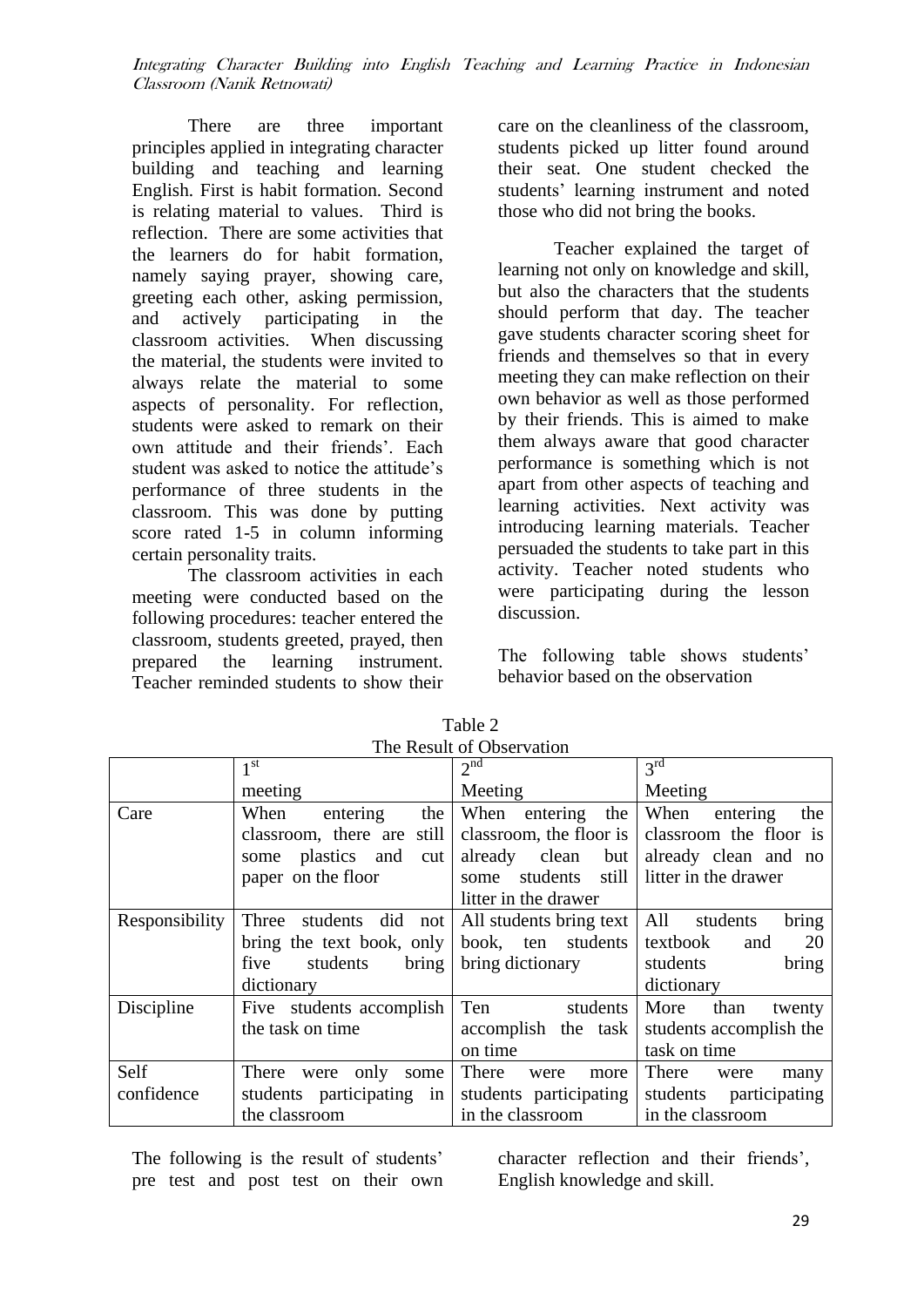### Tabel 3

Students" Reflection on their own Characters and their Friends"

|                                       | <b>Self Refelction</b> |       | Peer Reflection |                |
|---------------------------------------|------------------------|-------|-----------------|----------------|
| The targeted characters               | <b>Before</b>          | After | Before          | After          |
| Learning spirit                       | 3,13                   | 3,98  | 3,2             | $\overline{4}$ |
| polite (askin permission)             | 3,39                   | 3,78  | 3,4             | 3,9            |
| Polite (friendly)                     | 3,57                   | 3,81  | 3,6             | 3,9            |
| Care (Keep clean and orderly)         | 3,26                   | 3,70  | 3,3             | 3,8            |
| Honest (Not cheating)                 | 3,12                   | 3,78  | 3,3             | 3,8            |
| Honest (admitting weaknesses)         | 2,99                   | 3,44  | 2,9             | 3,5            |
| Discipline (accomplishing task on     | 3,34                   | 3,66  | 3,5             | 3,8            |
| time)                                 |                        |       |                 |                |
| (bringing)<br>learning<br>Responsible | 3,94                   | 4,32  | $\overline{4}$  | 4,3            |
| instruments)                          |                        |       |                 |                |
| Responsible ( Accomplishing           | 3,27                   | 3,58  | 3,4             | 3,6            |
| individual tasks well)                |                        |       |                 |                |
| Team work (active in team work)       | 3,50                   | 3,69  | 3,4             | 3,7            |
| Love peace (able and willing to       | 3,57                   | 3,77  | 3,9             | 4,0            |
| work in team)                         |                        |       |                 |                |
| Average                               | 3,37                   | 3,77  | 3,4             | 3,84           |

The characters being developed are politeness, care, honesty, discipline, responsibility, team work, and love peace. The highest score was on responsibility especially the completeness of bringing the school instrument. The lowest was honesty, especially admitting students' weaknesses in studying. The data shows that in average the students' character reflection on their own and their friends' is increased up to 12%.

The following is the data on students" achievement on their knowledge. There are three criteria for scoring; namely knowledge on vocabulary, text structure, and grammatical accuracy.

## Tabel 4

Learners" Knowledge and Skill Score Average before and after the Treatments

| Aspects   | <b>Before</b> | After    |  |
|-----------|---------------|----------|--|
| Knowledge | 68,20513      | 75,76923 |  |
| Skill     | 66,84211      | 80       |  |

The table shows that in average students make improvement both on knowledge and skill. Students" knowledge improves up to 12% and 19% for skill.

Besides those findings, this study also identifies that students can describe the personality more detail. Given opportunity to make free reflection on the characters that they have learnt so far, they can explain the kinds of characters and the examples that represent the characters they mentioned. For example, they claimed to have learnt care, they mention what they have done to show care such as looking the cleanliness of their surroundings, paying attention to their friends, helping their friends, etc.

### **Discussion**

The implementation of character building is indeed very challenging. Based on Anderson, L.W. dan Krathwohl, D.R. ( 2001), there were five stages in the development of affective domain; namely receiving, responding, valuing,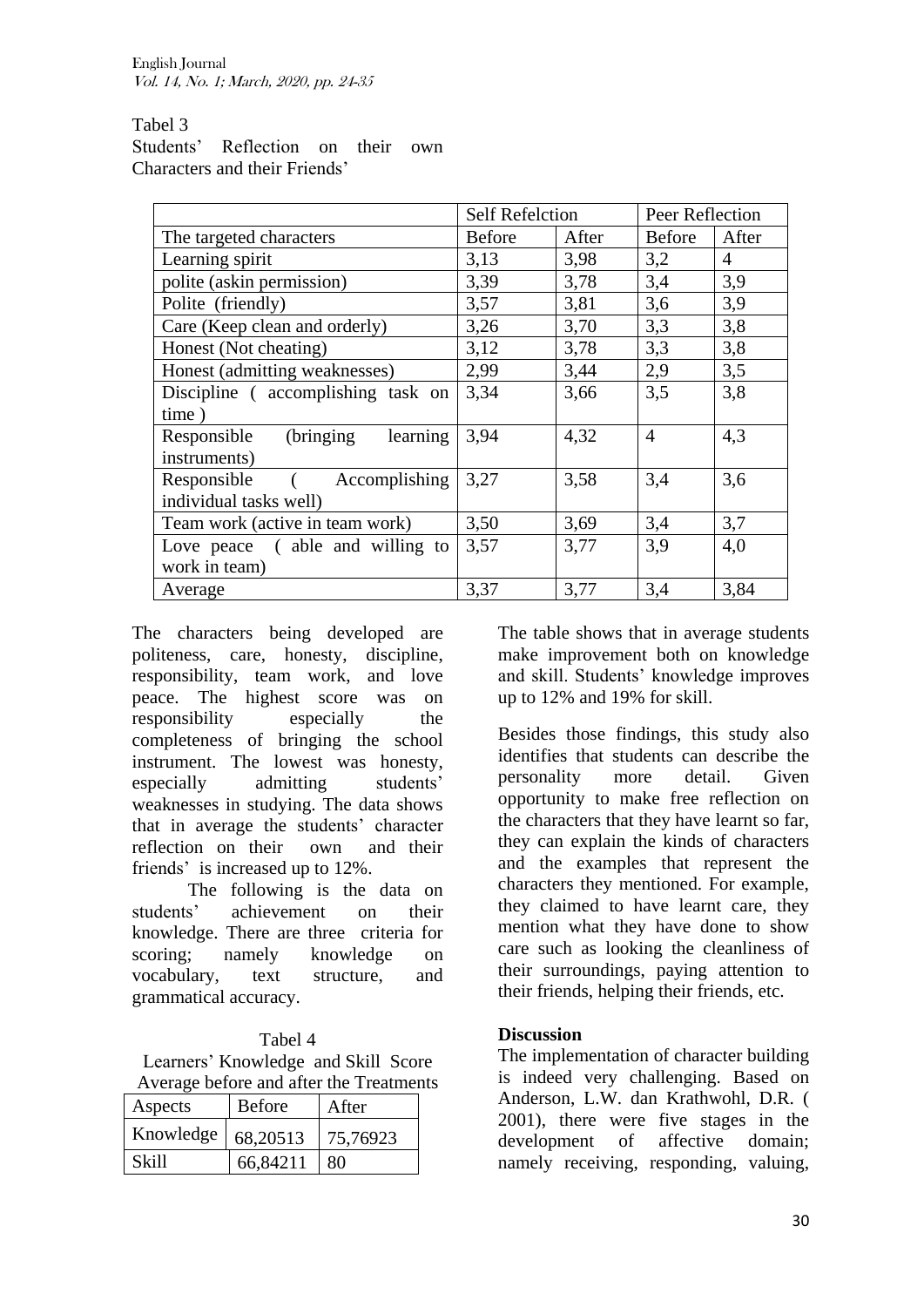organizing, and characterizing values. The behaviors performed in receiving stage is following, taking, the behaviors in responding stage is agreeing, contributing, enjoying and feeling contented with the values. In valuing stage, learners may be assuming, believing, clarifying, emphasizing, and contributing through many different activities in regards to the values learnt. In this way, learners may come to the next stages; recognizing and characterizing values.

In this study, it is believed that teachers can interfere the process in three stages. It means that all of treatment could be oriented to follow the three stages. Thus, habit formation process was assumed to give benefit to learners" understanding on character building. In the first stage, learners are guided to know and like certain characters. Therefore, learners are made accustomed to performing positive characters by asking them to do certain activities continuously. On the second stage, learners are guided to love, enjoy, select, and perform the characters. Therefore, they are exposed to the material related to some aspects of character. It means that when they are discussing the material, they should always be made aware of how such things related to values introduced to them. On the third stage, learners are guided to clarify and believe on the values. Thus, they are asked to make reflection on the values that they have already taken in themselves and those that have been performed by their friends.

Based on the reasons, there are three principles in integrating three aspects of teaching; they are habit formation, relating character values to lesson materials, and making reflection of learners" own characters and of their friends'.

### **Habit Formation**

There are some activities that the learners guided to perform every meeting; they are praying, giving attention to classroom cleanliness, greetings, saying thanks and sorry, getting attention, participating in the classroom, and asking permission. The students should use English in performing that action. In this way, there are two benefits that they can get. First, their English fluency got improved. They are accustomed to using the daily expression for natural communication. Second, they are accustomed to having good manners. They could be aware of the rules of communication. They know that in a certain situation they should behave in acceptable manner. Based on the observation, the learners showed improvement on their seriousness in praying in the third and fourth meeting after some advice and reflection on the first and second meeting. They feeling care of the cleanliness of the classroom also improved. On the first meeting, teacher should remind students to look around and find some trash then put it away. On the second meeting, teacher just looked around and gave smile to students with some trash around their desk. On the third and forth meeting, the classroom was already clean and no trash found when the teacher entered the classroom.

During class activities students are always persuaded to follow the rules that have been informed to them. The rules for asking questions, answering questions, leaving the classroom for any business, getting attention first before talking with friends, asking permission when using their friends' belongings, saying thanks after given something and saying sorry after making some mistakes.

Habit formation was also created by asking students to actively participate in the classroom discussion. They were motivated to ask questions if they did not understand, and answered the questions if they could. Some rewards directed to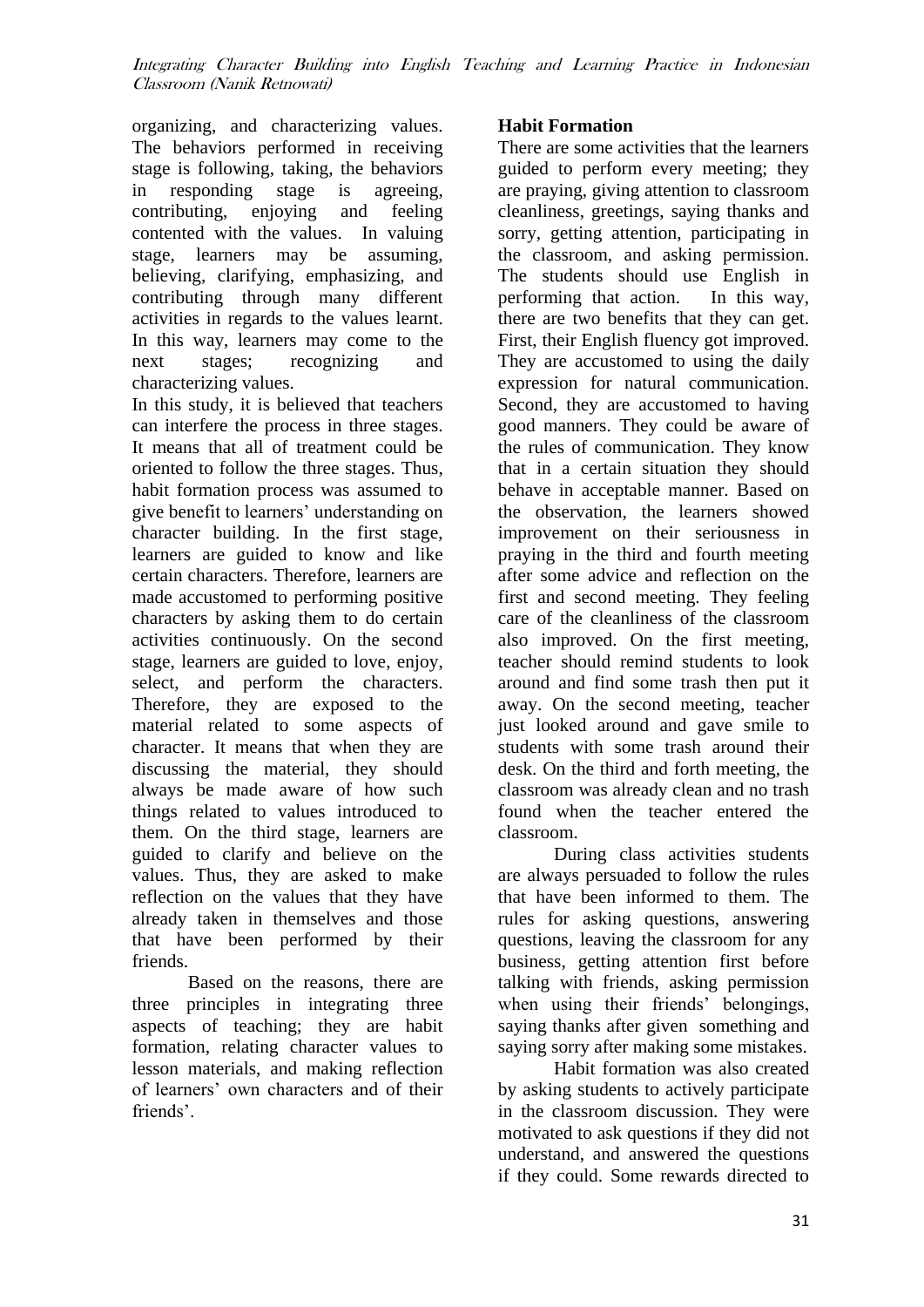them by giving some points and applauses really made them motivated.

The character habit formation could actually improve the three competences at once. When they performed all the suggested manners, they must have performed the good characters. Since it was performed in English, they actually have the good condition for practicing English. In other words, they are actually functioning all of their capability to perform interpersonal communication. The learners would find the suitable expressions used given certain kind of condition. They would also learn that certain language forms may be appropriate to be used in certain context.

## **Relating Lesson Materials and Learnt Values**

The basic competence stated in the curriculum mentioned eight characters that should be built, they are honest, care, discipline, responsible, respectful, self confident, team work, and love peace.

In this study, the values that can be related to the lesson material are honest, care, discipline, respectful, and team work. The primary material in this study was on describing things that people are doing. To make the learners receive the values they were exposed to some pictures illustrating some people doing something. First they were guided to tell what the people are doing using appropriate word choices, text structure, grammatical features, and social function. In this activity, learners learnt the knowledge and skills. Then, the activity could be continued by asking the learners to give opinion on the people's behavior. They could mention some characters that they have learnt. Given a picture about a child who is eating and littering surrounding, the learners gave their opinions. Some mentioned that the child did not care, some others said that the child was not discipline and responsible. In this way, they did not only learn to describe what people are doing but also the values implied in those actions.

This activity was not only exposed in the whole class discussion but also in small group discussion both in oral and written forms. Thus the learners were engaged in three affective processes. First they noticed the action. This is receiving stage. Next, they observed the action closely. This is responding process. Then they put values on the action. This is valuing process. When they are guided to have this process, they must be accustomed to valuing things around. It is expected that they organize the values and characterize them in to their value system.

## **Reflection on their own Characters and of their Friends'**

Learners were not only guided to discuss the values but should also make reflections on whether those characters have been there in themselves and in their friends. For this, they should put score ranged 1-5 point for their own attitude and their friends". This is to make them always aware that their performance is monitored by themselves and their friends. This will help them control negative behavior. Reflection on honesty was done during test. They should be honest to admit their honesty by putting their honesty score on their answer sheet.

All of the actions implemented have proved to succeed to control students" behavior in the classroom. They showed good attitude performance reflecting their care, discipline, responsibility, honesty, self confidence, respect, teamwork, and love peace. The quantitative data also shows respectable improvement on knowledge (12%), skill (19(%), and attitude(12%). This study also calculated statistically using T-test. The improvement for knowledge is significant based on  $F_{\text{count}}$  8.038 and  $F$ table 2.29 with significant degree 5%. The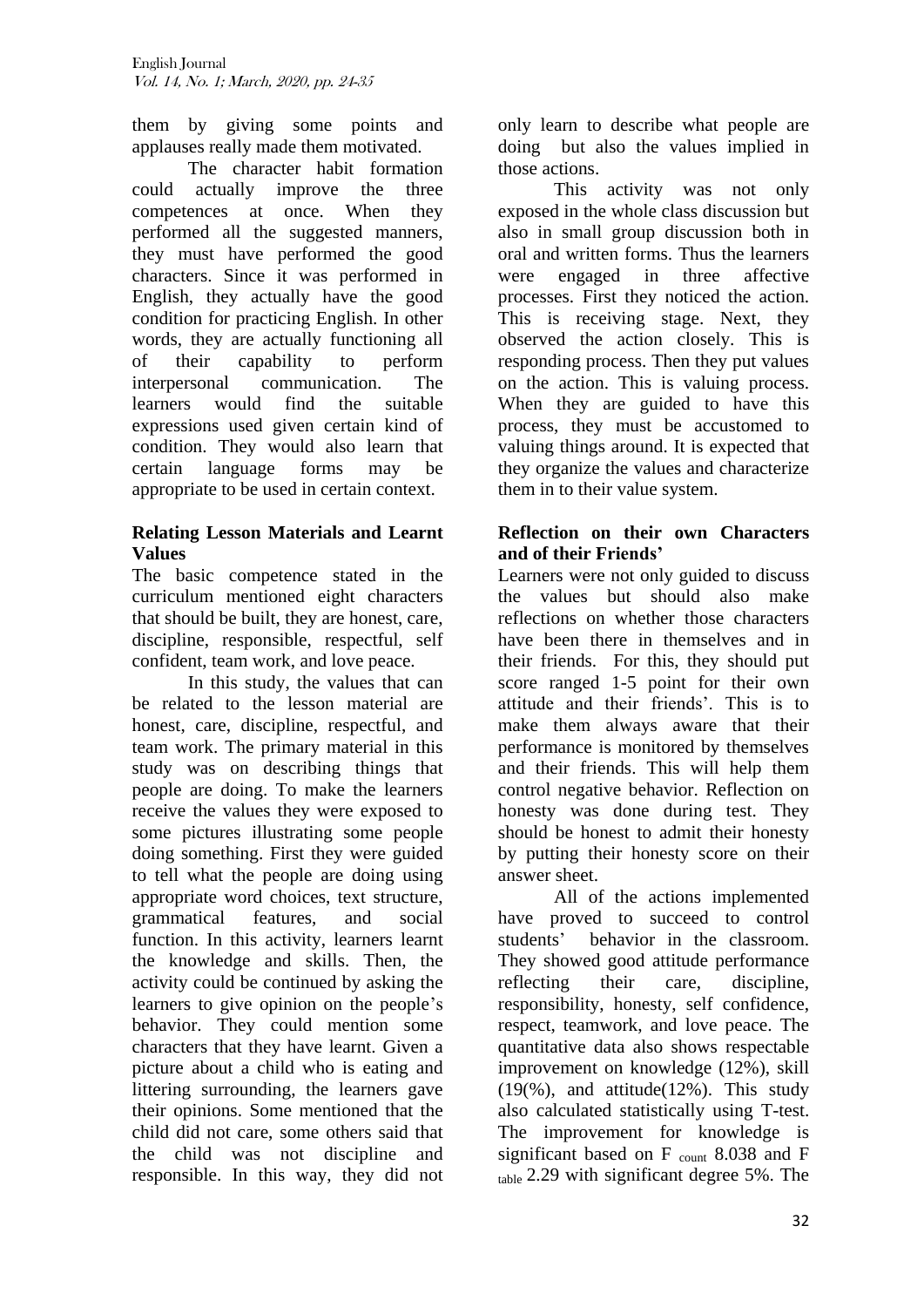improvement of skill is proved based on  $F_{\text{count}}$  2.130 and  $F_{\text{table}}$  2.12 with significant degree 5%. The improvement for self reflection is significant based on  $F_{\text{count}}$  2,590 and  $F_{\text{table}}$  2.08 with significant degree 5%.

This study had showed that character building is very important in learning. It contributed the improvement of other aspects; namely knowledge and skill. This is in line with what is sated by Dr. Arthur Poropat of Griffith University's School of Applied Psychology, "And a student with the most helpful personality will score a full grade higher than an average student in this regard.". Further he also said, " And since personality may be more malleable than intellectual capability, helping struggling students to cultivate beneficial personality traits -- particularly intellectual curiosity and a strong work ethic -- may be a powerful means of improving academic performance". It means that teachers could start from character building to get the improvement on knowledge and skill.

However, this study also notes that character building could not be a short time program. It should be maintained and taken care of continuously in order that it comes as learners' value system. There must be other supporting conditions to help a classroom teacher reaches good achievement in character building. They are teachers' consistencies, students' cooperation, other teachers" cooperation, school environment, sustainability, and value acculturation.

Teachers should be consistent and persistent in setting up the classroom regulation. They should remind the students of the existence of the values, giving appreciation to the appearance of positive attitudes that the students are trying to perform. This is done through good cooperation with the students. Students should be made aware that their good character performance is also the

target of successful learning. They should be made accustomed to performing and appreciating positive attitudes.

School environment is also an important factor. There should be good situation created in other rooms such as library, staff room, canteen, sport room, and teacher room. All of the school members should go to the same direction. They must be aware that good attitude is something very valuable in school daily life. They must also agree upon what is meant by good characters which are appropriate to the norms and tradition accepted by people around.

## **CONCLUSION**

This study concludes that integrating character building in English language learning can be done in three main activities; they are habit formation, relating characters and lesson materials, and reflection on learners" own character performance and their friends". The implementation of these actions proved to succeed improving students" English language knowledge and skill. Building good attitude is a continuous process and need other supporting conditions. Teachers' consistencies, students' and other subject teachers' cooperation, school environment, sustainability, and value acculturation are also the factors affecting character building in school environment.

Teachers play important roles in the classroom. They are responsible to guide students to possess qualified characters. Therefore, they should also possess and consistently perform certain quality in character that would become the model that students could refer to. Teachers should work together with other subject teachers and all people in school environments to create good environment for character building. In this way students would find that characters such as honesty, discipline, responsibility, honesty, self confidence, team work, and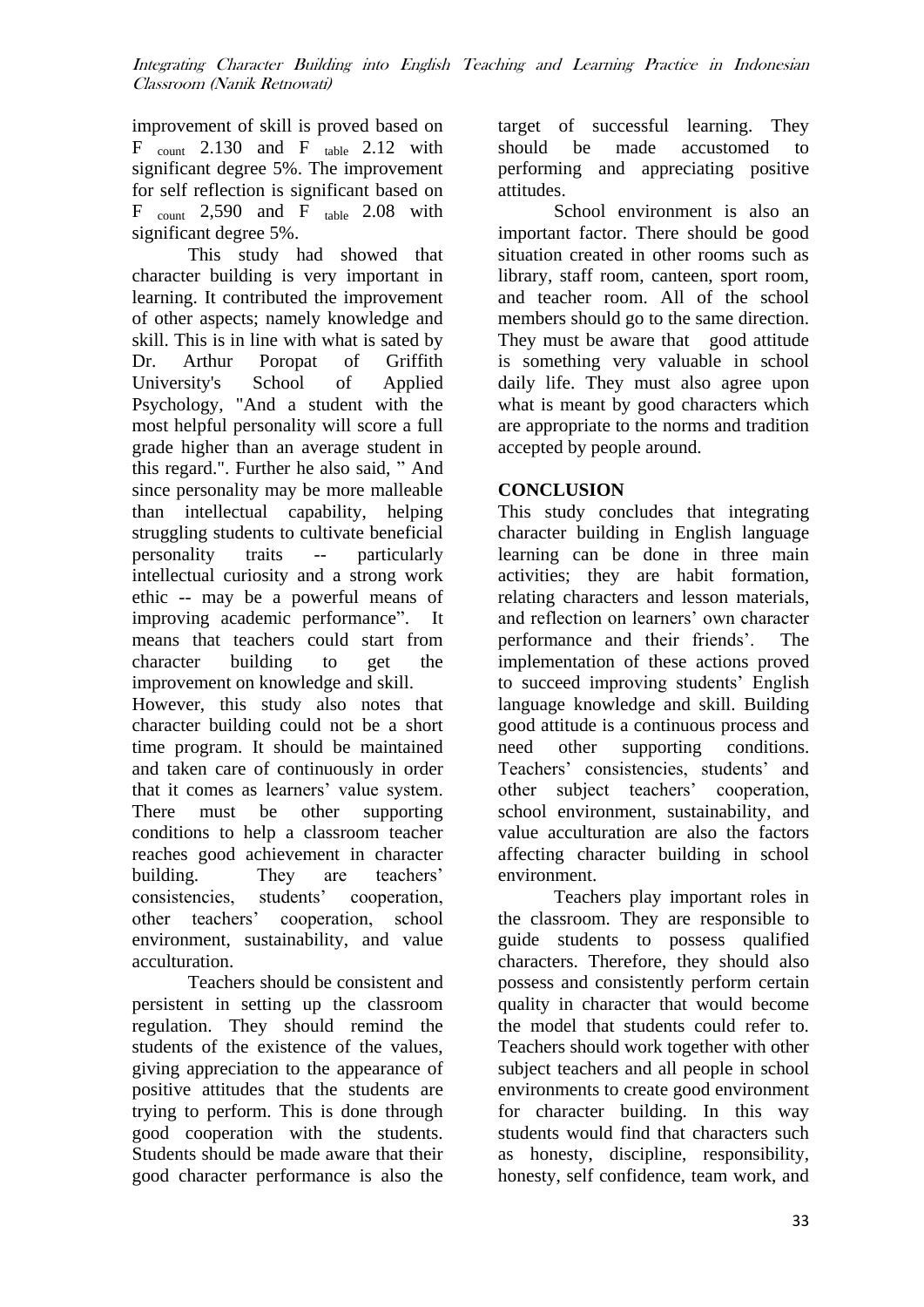love peace are very valuable and should be maintained to have peaceful life. When it is performed together and hand in hand by all of education stake holders, it surely gives a great contribution to the success of education. The success in education is when education process could bring students reach optimal achievement on their cognitive, psychomotor, and affective aspects.

### **REFERENCES**

- Anderson, L. W. and Krathwohl, D. R., et al (Eds.) (2001). *A Taxonomy for Learning, Teaching, and Assessing: A Revision of Bloom's Taxonomy of Educational Objectives*. Allyn & Bacon. Boston, MA (Pearson Education Group)
- Barrow, Robin and Ronald Woods. (2006). *An Introduction to Philosophy of Education*. New York, NY: Routledge.Brown, H. Douglas. (2000) *Principles of language learning and teaching*. New York: Longman.
- Bloom, B.S. and Krathwohl, D. R. (1956) *Taxonomy of Educational Objectives: The Classification of Educational Goals, by a committee of college and university examiners. Handbook I: Cognitive Domain.* NY, NY: Longmans, GreenCelce-Murcia, Marianne , Zoltan Ddrnyei, & Sarah Thurrell. (1995). Communicative Competence: A Pedagogically Motivated Model with Content Specifications. *Issues in Applied Linguistics*. ISSN 1050-4273C Regents of the University of California VoL 6 No. 2 1995 5-35 http://www.zoltandornyei.co.uk/u ploads/1995-celce-murciadornyei-thurrell-ial.pdfCohen, Louis. Lawrence Manion. Keith Morrison. 2009. *Research*

*Methods in education.*  $6^{\text{th}}$  ed. London: Routledge.

- Departemen Pendidikan dan Kebudayaan. 1999. *Penelitian Tindakan Kelas*.Jakarta: Departemen Pendidikan dan Kebudayaan.
- Eny Purwandani dan Purwati Jurnal Penelitian Humaniora, Volume 9 No. 1Februari 2008, hal 13 - 31, Universitas Muhammadiyah Surakarta[.http://lppm.ums.ac.id](http://lppm.ums.ac.id/)
- Gregoire , Carolyn. (2015). Why personality is a better predictor of success than intelligence. The Huffington Post. http://www.huffingtonpost.com/n ews/icon-next/
- Harrow, A. (1972) *A Taxonomy of Psychomotor Domain: A Guide for Developing Behavioral Objectives*. New York: David McKay.
- Kementerian Pendikan Nasional Republik Indonesia: RENCANA INDUK PENGEMBANGAN PENDIDIKAN KARAKTER BANGSA. (2013)
- Kementerian Pendidikan dan Kebudayaan Direktorat Jenderal Pendidikan Dasar Direktorat Pembinaan Sekolah Memengah Pertama. (2014). *Panduan Penguatan Pendampingan Kurikulum 2013.*
- Kementerian Pendidikan dan Kebudayaan. Permendikbud No. 65 Tahun 2013 tentang Standar Proses.
- Kementerian Pendidikan dan Kebudayaan. Permendikbud No. 66 Tahun 2013 tentang Standar Penilaian.
- Kementerian Pendidikan dan Kebudayaan. Permendikbud No. 68 Tahun 2013 tentang KD dan Struktur Kurikulum 2013 tingkat SMP-MTs.
- Krathwohl, D.R., Bloom, B.S., Masia, B.B. (1973*). Taxonomy of*